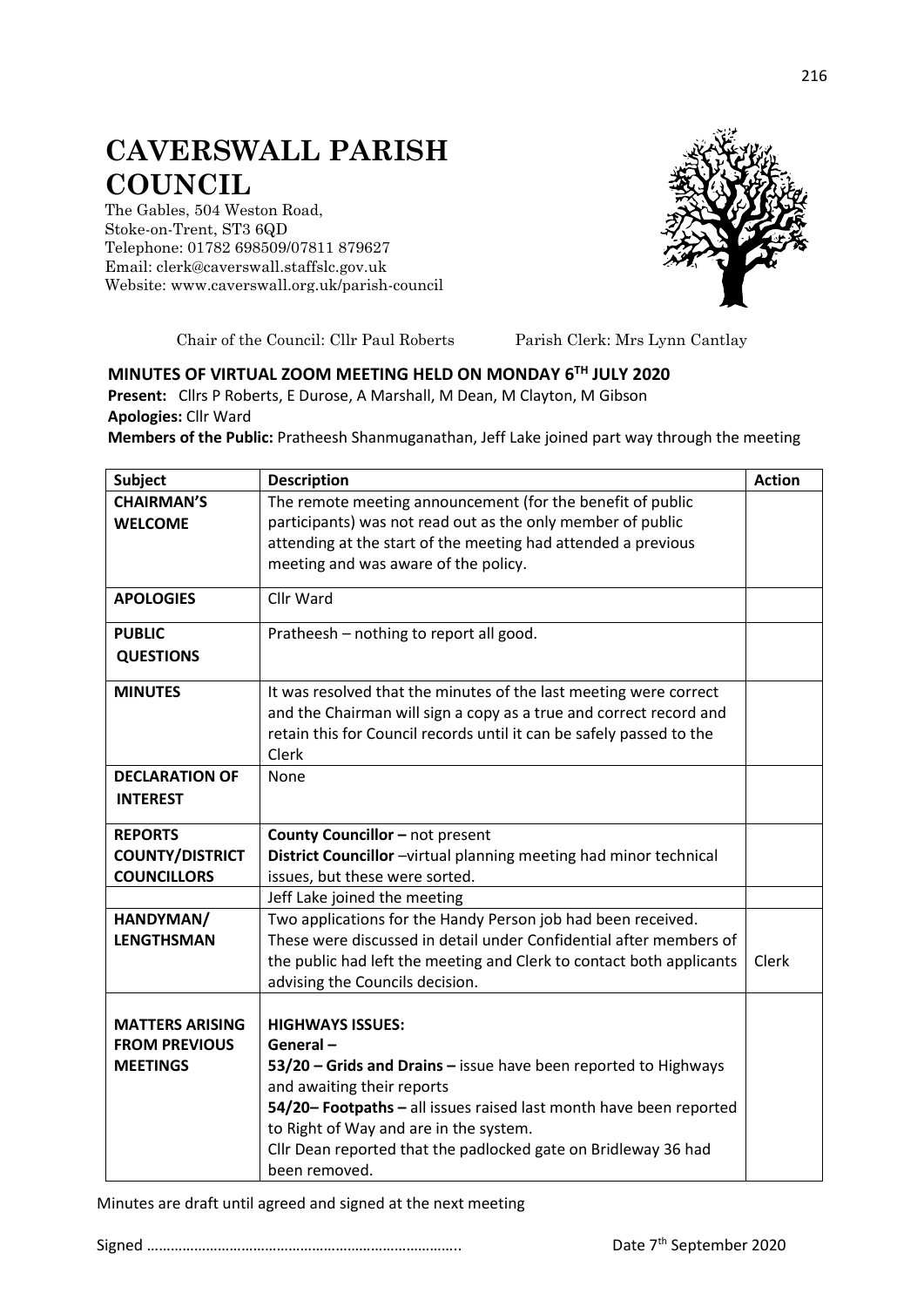| <b>Subject</b>        | <b>Description</b>                                                                      | <b>Action</b> |
|-----------------------|-----------------------------------------------------------------------------------------|---------------|
|                       |                                                                                         |               |
|                       | 55/20 - Village Signs - Caverswall                                                      |               |
|                       | (44/20, 32/20, 19/20, 03/20, 92/19, 78/19, 76/19,56/19, 44/19,                          |               |
|                       | 31/19, 18/19, 146/18, 131/18. 119/18, 104/18, 88/18,                                    |               |
|                       | 73/18.58/18, 46/18, 31/18, 17/18, 3/18, 160/17. 141/17, 126/17,                         |               |
|                       | 114/17, 101/17, 83/17)                                                                  |               |
|                       | Clerk had contacted Jon re signs and provided Councillors with a                        | Clerk/        |
|                       | copy of his response. Clerk to contact Cllr Ward to ask him to                          | <b>RW</b>     |
|                       | speak with Highways to check specifications for road signs.<br>56/20 Bus shelter - roof |               |
|                       | (45/20, 33/20, 20/20, 04/20, 93/19, 68/19, 59/19, 50/19)                                |               |
|                       | Still on going.                                                                         |               |
|                       | 57/20 Seat by stocks on tree in The Square                                              |               |
|                       | (34/20, 21/20, 05/20, 94/19, 80/29, 69/19, 51/19)                                       |               |
|                       | Awaiting on Neil to do the work.                                                        |               |
|                       | 58/20 Playing field - preventing vehicles getting on grass area                         |               |
|                       | (47/20, 35/20, 22/20. 06/20, 96/19)                                                     |               |
|                       | Should be completed during the school summer holidays.                                  |               |
|                       | 59/20 Register of playing field land                                                    |               |
|                       | (48/20, 36/20, 23/20, 07/20, 97/19, 82/19, 71/19)                                       |               |
|                       | Letter received from Solicitors regarding information required.                         |               |
|                       | Clerk has subsequently written to past Councillors who were on the                      |               |
|                       | parish Council when reference to the Title Deeds were recorded in                       |               |
|                       | minutes and may be able to shed light on the location of the Title                      |               |
|                       | Deeds. Clerk is also trying to locate the previous Clerk, Christine                     | Clerk         |
|                       | Howell, who it is now believed is living in the Cheadle area to see if                  |               |
|                       | she can recall what happened to the Title Deeds.                                        |               |
|                       | 60/20 Christmas light -Tree in The Square                                               |               |
|                       | (49/20, 39/20, 27/20, 12/20, 104/19)                                                    |               |
|                       | On going - still unable to contact anyone at S-o-T Council to discuss                   | Clerk         |
|                       | at present.                                                                             |               |
|                       | <b>Unresolved Items: none</b>                                                           |               |
| <b>CORRESPONDENCE</b> | None                                                                                    |               |
|                       |                                                                                         |               |
|                       |                                                                                         |               |
| <b>FINANCE</b>        | 61/20- Accounts                                                                         |               |
|                       | Payments:<br>The following accounts were approved for payment: -                        |               |
|                       |                                                                                         |               |
|                       | Mrs L Cantlay - Clerk Salary and Expenses - July<br>£260.60 *                           |               |
|                       | Town & Country - Lengthsman work - July invoice<br>£480.00 *                            |               |
|                       | TOTAL PAYMENTS THIS MONTH - £740.60                                                     |               |
|                       | - indicates payments to be made via Internet Banking Faster                             |               |
|                       | Payment - approved at meeting.                                                          |               |
|                       | Transfer: £750.00                                                                       |               |
|                       | <b>Receipts:</b>                                                                        |               |
|                       | Bank Interest - June (both accounts) - £21.98                                           |               |
|                       | Total Receipt - £21.98                                                                  |               |

Minutes are draft until agreed and signed at the next meeting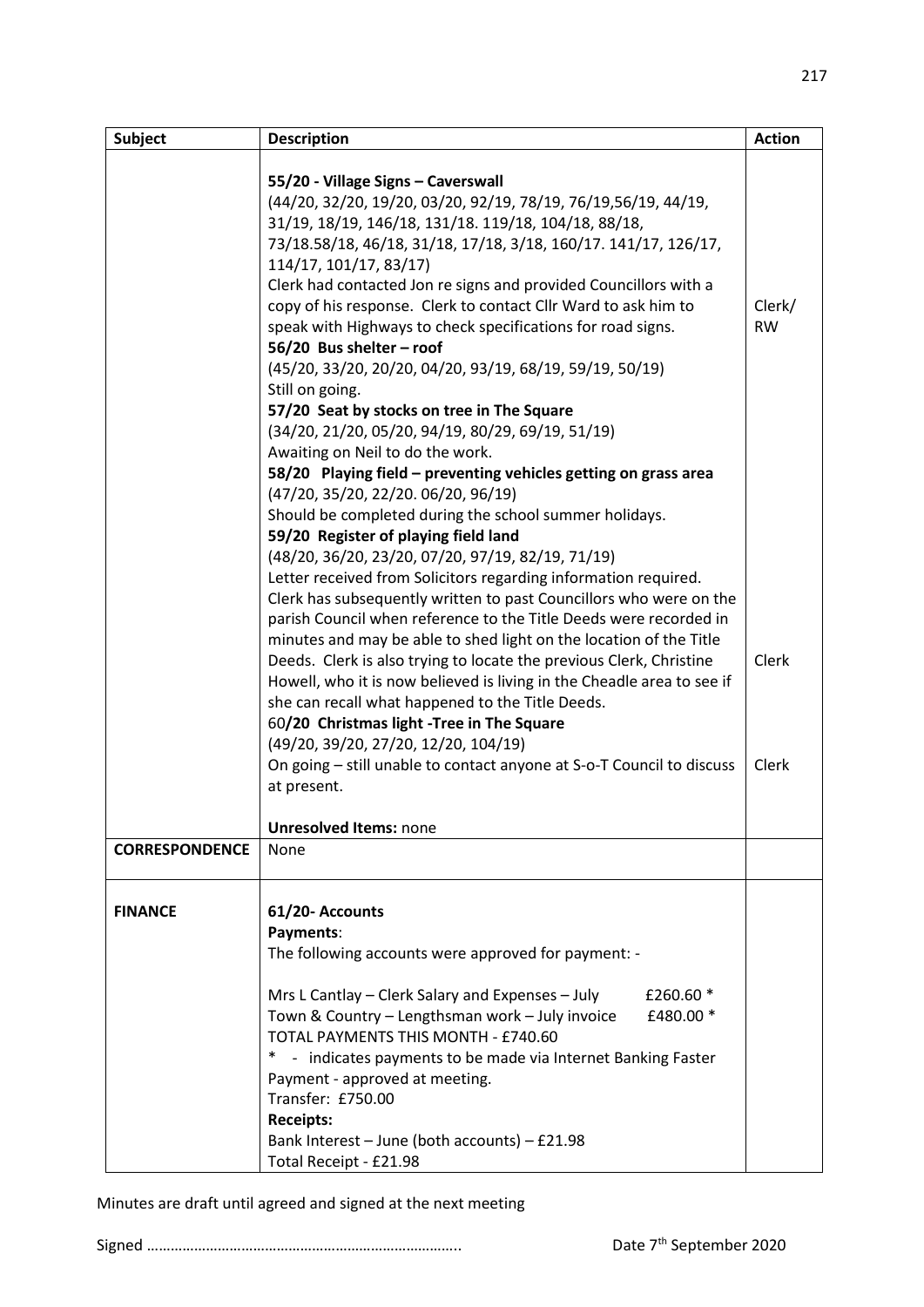| <b>Subject</b>      | <b>Description</b>                                                                                                                                                                                                                                                                                                                                                                                           | <b>Action</b> |
|---------------------|--------------------------------------------------------------------------------------------------------------------------------------------------------------------------------------------------------------------------------------------------------------------------------------------------------------------------------------------------------------------------------------------------------------|---------------|
|                     | Bank Accounts (after any payment or receipts made):<br>Current Account - £231.41 after payments made<br>Instant Access Account - £8,360.29                                                                                                                                                                                                                                                                   |               |
|                     | Contingency Account - £16,364.66                                                                                                                                                                                                                                                                                                                                                                             |               |
|                     | <b>Certificate of Exemption - AGAR</b>                                                                                                                                                                                                                                                                                                                                                                       |               |
|                     | Clerk reported that this still needs signing but cannot be done until<br>the Internal Auditor has completed her audit. A special meeting<br>will need to be arranged to agree approve and sign the certificate<br>as the deadline for submission to the External Auditors is 31 <sup>st</sup><br>August before the next scheduled Parish Council meeting.                                                    |               |
| <b>PLANNING</b>     | 62/20                                                                                                                                                                                                                                                                                                                                                                                                        |               |
| <b>MATTERS</b>      | <b>Applications - none</b>                                                                                                                                                                                                                                                                                                                                                                                   |               |
|                     | Decisions - none                                                                                                                                                                                                                                                                                                                                                                                             |               |
|                     | Appeals - none                                                                                                                                                                                                                                                                                                                                                                                               |               |
|                     | <b>Enforcement Matters: none</b>                                                                                                                                                                                                                                                                                                                                                                             |               |
| <b>NEW BUSINESS</b> | 63/20<br>Request to place a Memorial Bench on playing fields<br>A request had been received from Jeff Lake to place a memorial<br>bench, in memory of his late son Daniel, on the playing fields.                                                                                                                                                                                                            |               |
|                     | This matter was discussed by Councillors after members of the<br>public had left the meeting.                                                                                                                                                                                                                                                                                                                |               |
|                     | The Councillors decision was to allow this bench to be installed, at                                                                                                                                                                                                                                                                                                                                         |               |
|                     | the expense of Mr Lake who had already advised the Councillors<br>that all expenses would be met by him including any necessary                                                                                                                                                                                                                                                                              |               |
|                     | maintenance of the bench in the future.                                                                                                                                                                                                                                                                                                                                                                      |               |
|                     | Cllr Gibson to meet Jeff Lake to agree exact location.                                                                                                                                                                                                                                                                                                                                                       | MG            |
|                     | 64/20 Parish Council Policy on Memorial Items in the Village<br>The Councillors discussed this request and although there had been<br>previous requests for memorials, however they were deemed<br>unsuitable due to them being in the Millennium Garden. The<br>feeling was a bench would enhance the use for people on the<br>playing fields and therefore granted permission for this to be<br>installed> |               |
|                     | A decision was unanimously agreed by all Councillors that should<br>the Parish Council be approached in the future about other                                                                                                                                                                                                                                                                               |               |
|                     | benches on the playing fields that NO MORE THAN FOUR BENCHES                                                                                                                                                                                                                                                                                                                                                 |               |
|                     | <b>WOULD BE PREMITTED.</b>                                                                                                                                                                                                                                                                                                                                                                                   |               |
|                     | The Councillors also wanted recording that the Millennium Garden                                                                                                                                                                                                                                                                                                                                             |               |
|                     | is solely managed by the Parish Council, with the help of volunteers                                                                                                                                                                                                                                                                                                                                         |               |
|                     | who maintain the garden area.<br>The Millennium Garden is to NOT a Memorial Garden and                                                                                                                                                                                                                                                                                                                       |               |
|                     | therefore NO MEMORIAL ITEMS WILL BE ALLOWED TO BE PLACED                                                                                                                                                                                                                                                                                                                                                     |               |
|                     | IN THE GARDENS AT ANYTIME.                                                                                                                                                                                                                                                                                                                                                                                   |               |
|                     | The Parish Council reserves the right to remove any such items that                                                                                                                                                                                                                                                                                                                                          |               |
|                     | may be placed within the Millennium Garden area.                                                                                                                                                                                                                                                                                                                                                             |               |

Minutes are draft until agreed and signed at the next meeting